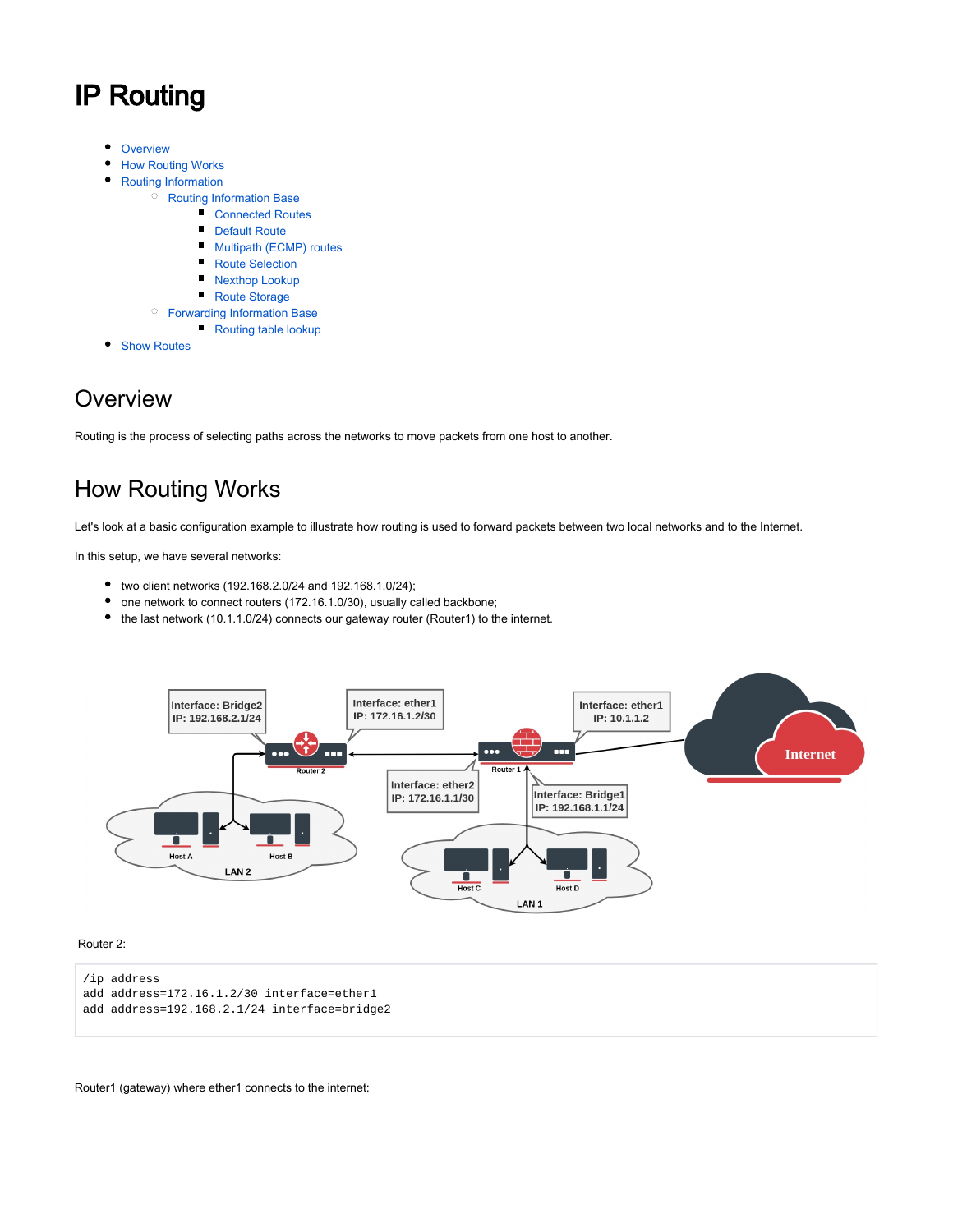```
/ip address
add address=10.1.1.2/24 interface=ether1
add address=172.16.1.1/30 interface=ether2
add address=192.168.1.1/24 interface=bridge1
```
If we look, for example, at the Router1 routing table, we can see that the router knows only about directly connected networks. At this point, when the Client from LAN1 tries to reach the client from LAN2 (192.168.2.0/24), a packet will be dropped on the router, because the destination is unknown for the particular router:

```
[admin@MikroTik] > /ip/route> print 
Flags: D - dynamic; X - disabled, I - inactive, A - active; C - connect, S - static, r - ri
p, b - bgp, o - ospf, d - dhcp, v - vpn
Columns: DST-ADDRESS, GATEWAY, Distance
    DST-ADDRESS GATEWAY D
DAC 10.1.1.0/24 ether1 0
DAC 172.16.1.0/30 ether2 0
DAC 192.168.1.0/24 ether3 0
```
To fix this we need to add a route that tells the router what is the next device in the network to reach the destination. In our example next hop is Router2, so we need to add a route with the gateway that points to the Routers 2 connected address:

```
[admin@MikroTik] > /ip route add dst-address=192.168.2.0/24 gateway=172.16.1.2
[admin@MikroTik] > /ip/route> print 
Flags: D - dynamic; X - disabled, I - inactive, A - active; C - connect, S - static, r - ri
p, b - bgp, o - ospf, d - dhcp, v - vpn
Columns: DST-ADDRESS, GATEWAY, Distance
        DST-ADDRESS GATEWAY D
   DAC 10.1.1.0/24 ether1 0
   DAC 172.16.1.0/30 ether2 0
   DAC 192.168.1.0/24 ether3 0
0 AS 192.168.2.0/24 172.16.1.2
```
At this point packet from LAN1 will be successfully forwarded to LAN2, but we are not over yet. Router2 does not know how to reach LAN1, so any packet from LAN2 will be dropped on Router2.

If we look again at the network diagram, we can clearly see that Router2 has only one point of exit. It is safe to assume that all other unknown networks should be reached over the link to Router1. The easiest way to do this is by adding a *default route*: To add a default route set destination 0.0.0.0/0 or leave it blank:

```
/ip route add gateway=172.16.1.1
```
As we have seen from the example setup, there are different groups of routes, based on their origin and properties.

# <span id="page-1-0"></span>Routing Information

RouterOS routing information consists of two main parts:

- FIB (Forwarding Information Base), is used to make packet forwarding decisions. It contains a copy of the necessary routing information.
- ٠ RIB (Routing Information Base) contains all learned prefixes from routing protocols (connected, static, BGP, RIP, OSPF).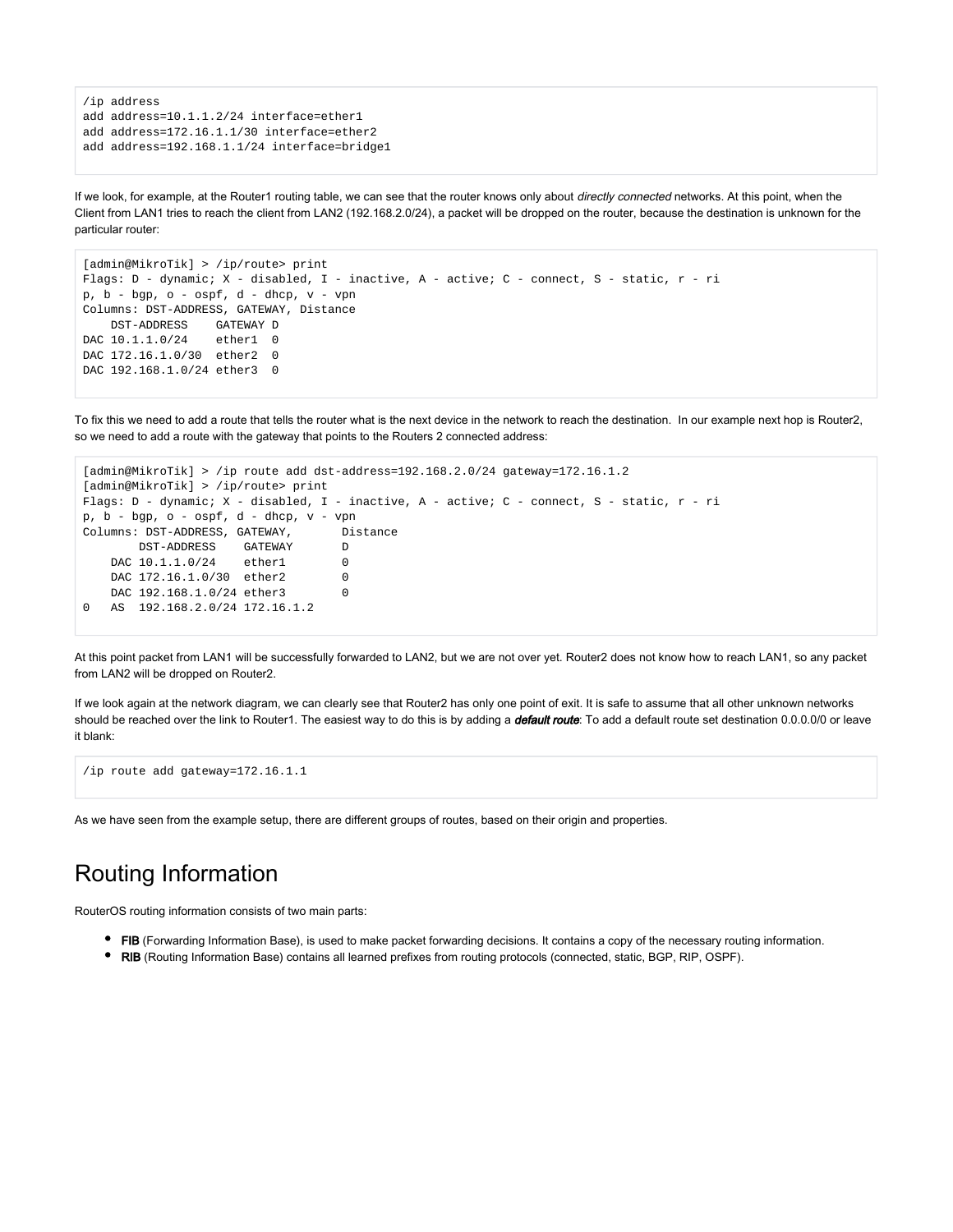

#### <span id="page-2-0"></span>Routing Information Base



Routing Information Base is a database that lists entries for particular network destinations and their gateways (address of the next device along the path or simply next-hop). One such entry in the routing table is called route.

A hop occurs when a packet is passed from one network segment to another.

By default, all routes are organized in one "main" routing table. It is possible to make more than one routing table which we will discuss further in this article, but for now, for sake of simplicity, we will consider that there is only one "main" routing table.

RIB table contains complete routing information, including static routes and policy routing rules configured by the user, routing information learned from dynamic routing protocols (RIP, OSPF, BGP), and information about connected networks.

Its purpose is not just to store routes, but also to filter routing information to calculate the best route for each destination prefix, to build and update the Forwarding Information Base, and distribute routes between different routing protocols.

#### <span id="page-2-1"></span>Connected Routes

Connected routes represent the network on which hosts can be directly reached (direct attachment to Layer2 broadcast domain). These routes are created automatically for each IP network that has at least one enabled interface attached to it (as specified in the /ip address or /ipv6 address configuration). RIB tracks the status of connected routes but does not modify them. For each connected route there is one IP address item such that:

- address part of the dst-address of the connected route is equal to a network of IP address item.
- netmask part of dst-address of the connected route is equal to the netmask part of the address of the IP address item.
- gateway of the connected route is equal to the actual-interface of the IP address item (same as an interface, except for bridge interface ports) and represents an interface where directly connected hosts from the articular Layer3 network can be reached.

<span id="page-2-2"></span>The preferred source is not used anymore for connected routes. FIB chooses the source address based on the out-interface. This allows ⊘ making setups that in ROS v6 and older were considered invalid. See [examples](https://wiki.mikrotik.com/wiki/Manual:Route_lookup_example) for more details.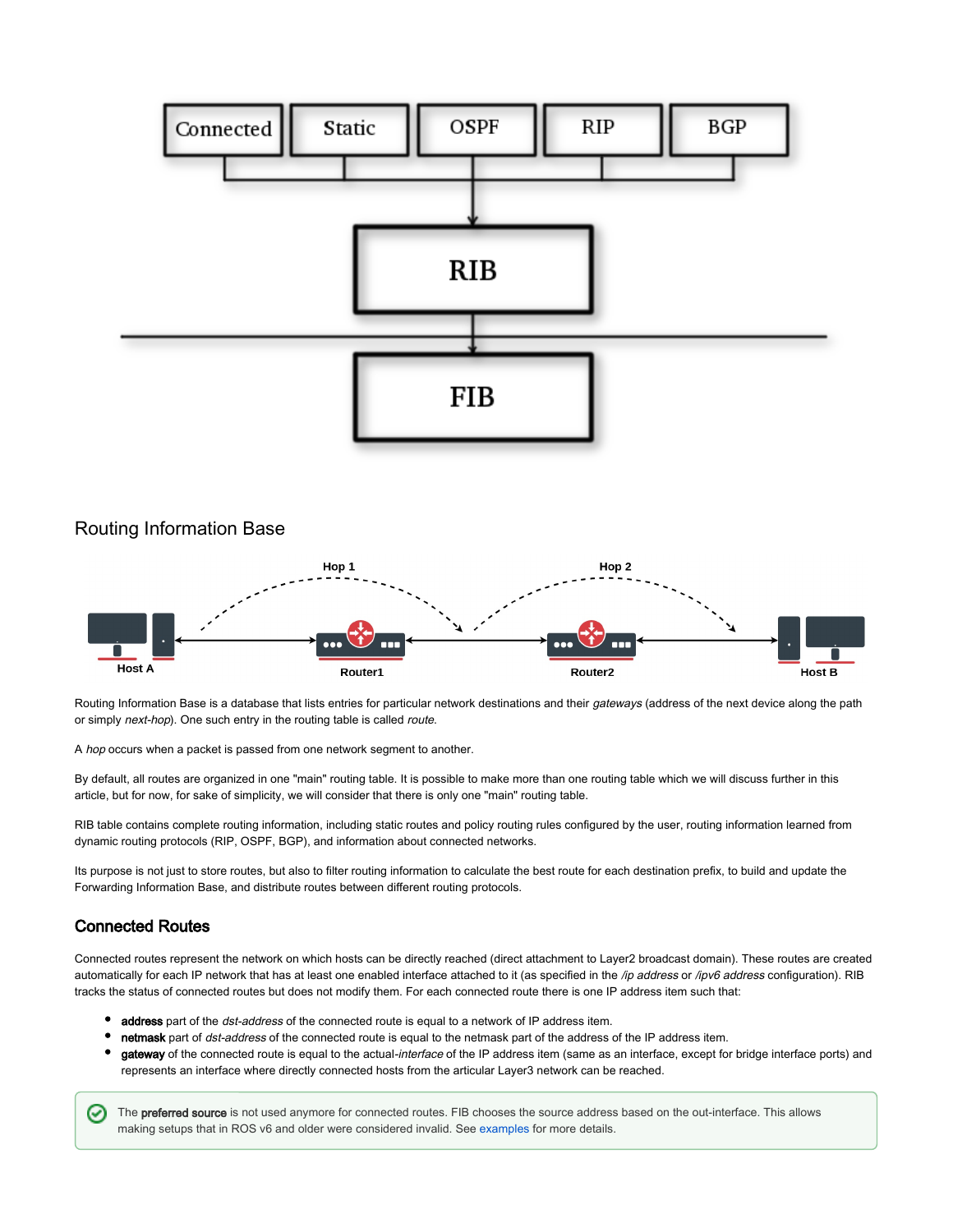#### Default Route

⊗

A default route is used when the destination cannot be resolved by any other route in the routing table. In RouterOS dst-address of default route is 0.0.0.0/0 (for IPv4) and ::/0 (for IPv6) routes. If the routing table contains an active default route, then the routing table lookup in this table will never fail.

Typically home router routing table contains only connected networks and one default route to forward all outgoing traffic to ISP's gateway:

```
[admin@TempTest] /ip/route> print 
Flags: D - dynamic; X - disabled, I - inactive, A - active; C - connect, S - static, r - ri
p, b - bgp, o - ospf, d - dhep, v - vpnColumns: DST-ADDRESS, GATEWAY, Distance
# DST-ADDRESS GATEWAY D
  DAd 0.0.0.0/0 10.155.125.1 1
  DAC 10.155.125.0/24 ether12 0
  DAC 192.168.1.0/24 vlan2 0
```
#### <span id="page-3-0"></span>Multipath (ECMP) routes

To implement some setups, such as load balancing, it might be necessary to use more than one path to a given destination.



ECMP (Equal cost multi-path) routes have multiple gateways (next-hop) values. All reachable next-hops are copied to FIB and are used to forward packets.

These routes can be created manually, as well as dynamically by any of the dynamic routing protocols (OSPF, BGP, RIP). Multiple equally preferred routes to the same destination will have assigned + flag and grouped together automatically by RouterOS (see example below).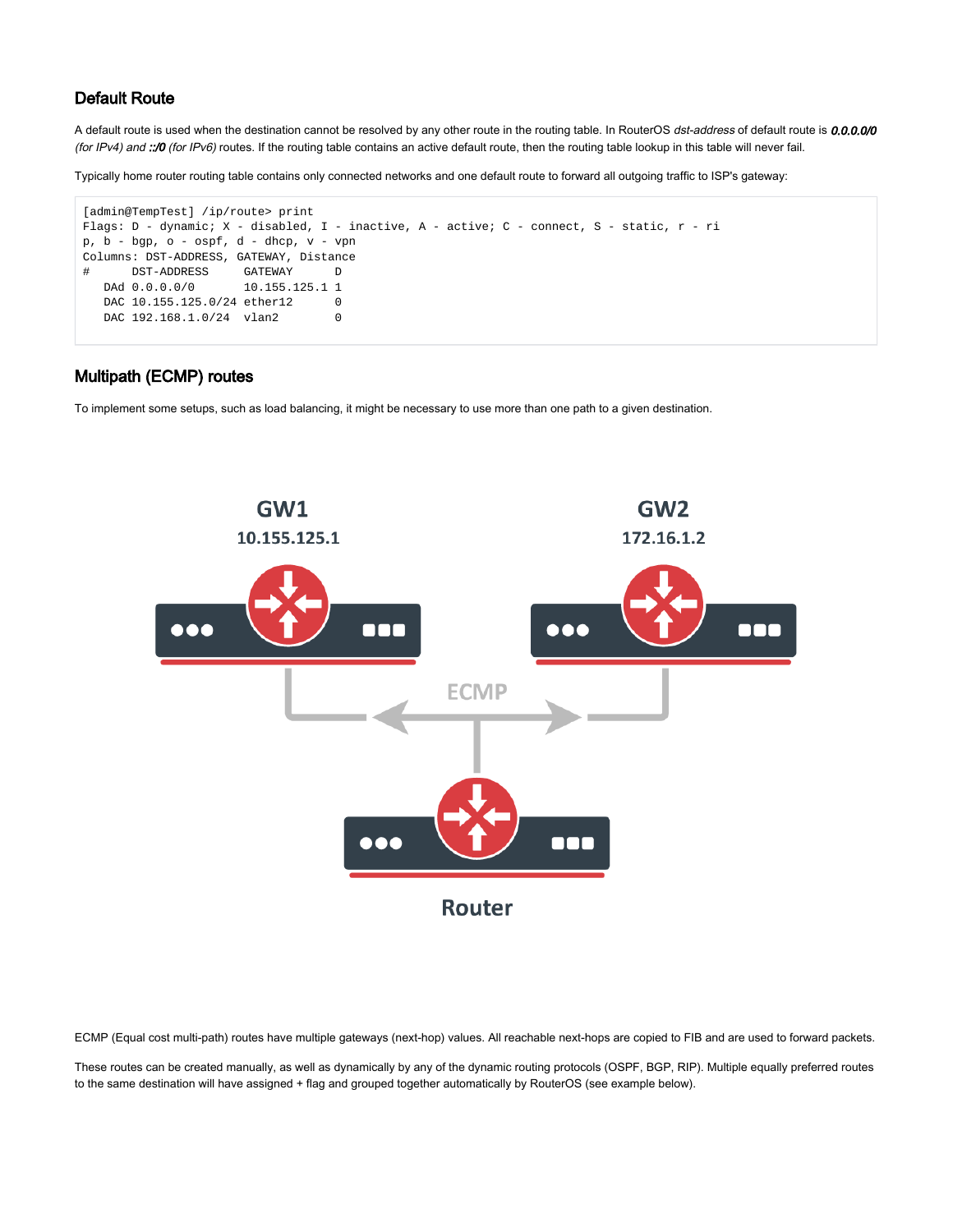```
[admin@TempTest] /ip/route> print 
Flags: D - DYNAMIC; I - INACTIVE, A - ACTIVE; C - CONNECT, S - STATIC, m - MODEM; + - ECMP
Columns: DST-ADDRESS, GATEWAY, DISTANCE
# DST-ADDRESS GATEWAY D
0 AS+ 192.168.2.0/24 10.155.125.1 1
1 AS+ 192.168.2.0/24 172.16.1.2 1
```
#### <span id="page-4-0"></span>Route Selection

There can be multiple routes with the same destination received from various routing protocols and from static configurations but only one (best) destination can be used for packet forwarding. To determine the best path, RIB runs a Route Selection algorithm which picks the best route from all candidate routes per destination.

Only routes that meet the following criteria can participate in the route selection process:

- Route is not disabled.
- If the type of route is *unicast* it must have at least one reachable next-hop.
- Route should not be synthetic.

The candidate route with the lowest distance becomes an active route. If there is more than one candidate route with the same distance, the selection of the active route is arbitrary.

#### <span id="page-4-1"></span>Nexthop Lookup

Nexthop lookup is a part of the route selection process. Its main purpose is to find a directly reachable gateway address (nexthop). Only after a valid next-hop is selected router knows which interface to use for packet forwarding.

Nexthop lookup becomes more complicated if routes have a gateway address that is several hops away from this router (e.g. iBGP, multihop eBGP). Such routes are installed in the FIB after the next-hop selection algorithm determines the address of the directly reachable gateway (immediate next-hop).

It is necessary to restrict the set of routes that can be used to look up immediate next-hops. Nexthop values of RIP or OSPF routes, for example, are supposed to be directly reachable and should be looked up only using connected routes. This is achieved using scope and target-scope properties.

Routes with a scope greater than the maximum accepted value are not used for next-hop lookup. Each route specifies the maximum accepted scope value for its nexthop in the targetscope property. The default value of this property allows



nexthop lookup only through connected routes, with the exception of iBGP routes that have a larger default value and can lookup nexthop also through IGP and static routes.

There are changes in RouterOS v7 nexthop lookup.

Routes are processed in scope order, and updates to routes with a larger scope cannot affect the state of nexthop lookup for routes with a smaller scope.

Consider an example from v6: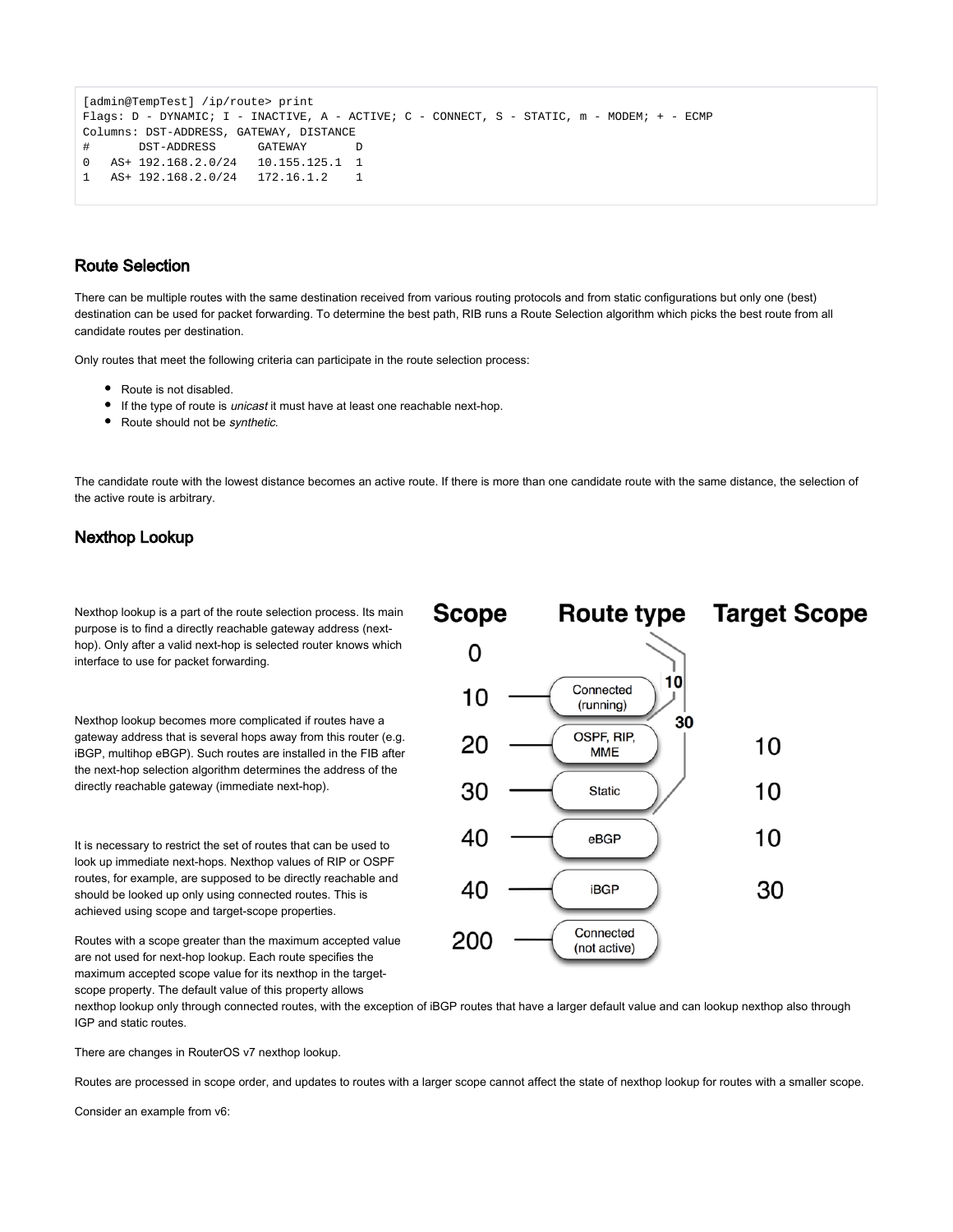```
/ip route add dst-address=10.0.1.0/24 gateway=10.0.0.1
    scope=50 target-scope=30 comment=A
/ip route add dst-address=10.0.2.0/24 gateway=10.0.0.1
    scope=30 target-scope=20 comment=B
/ip route add dst-address=10.0.0.0/24 scope=20 gateway=WHATEVER
    comment=C
```
Gateway 10.0.0.1 is recursively resolved through C using the smallest referring scope (scope 20 from route B), both routes are active. Now we change both A and B at the same time:

```
/ip route set A target-scope=10
```
Suddenly, applying an update to route A makes the gateway of route B inactive. This is because in v6 there is only one gateway object per address.

v7 keeps multiple gateway objects per address, one for each combination of scope and gateway-check.

Changing target-scope or gateway-check of a route in v7 *will not affect other routes*, as it does in v6. In v7 target-scope and gateway-check are properties that are internally attached to the gateway, not to the route.

#### <span id="page-5-0"></span>Route Storage

Routing information is stored to take as little memory as possible in a common case. These optimizations have non-obvious worst-cases and impact on performance.

All routes and gateways are kept in a single hierarchy by the prefix/address.

```
Dst [4]/0 1/0+4 18 <-- number of prefixes
\lambda \lambda \lambda \lambda \lambda | | | | |
                | \backslash- bytes taken by Route distinguisher or Interface Id
                 | | | \--- vrf/routing table
              \sqrt{---} AFI
             | \------- netmask length of prefix
          --------- bytes taken by prefix value
         [stuff subject to change without notice]
```
Each of these 'Dst' corresponds to a unique 'dst-address' of route or address of the gateway. Each 'Dst' requires one or more 'T2Node' objects as well.

All routes with the same 'dst-address' are kept in Dst in a list sorted by route preference. Note: WORST CASE: having a lot of routes with the same 'dst-address' is really slow! even if they are inactive! because updating a sorted list with tens of thousands of elements is slow!

Route order changes only when route attributes change. If the route becomes active/inactive, the order does not change.

Each Route has three copies of route attributes:

- **•** private -- what is received from the peer, before passing in-filters.
- **•** updated -- what is the result of applying in-filters.
- **•** current -- what are the attributes currently used by the route.

!!!!! Need option to print private !!!!!

Periodically (when needed), *update* attributes are calculated from *private* attributes. This happens when route update is received, or when in-filter is updated.

When the routing table is recalculated, current attributes are set to the value from updated attributes.

This means, that usually if there is no in-filter that changes route attributes, **private, updated,** and **current** share the same value.

Route attributes are kept in several groups:

- L1 Data all flags, list of extra properties, as-path;
- L2 Data nexthops, RIP,OSPF,BGP metrics, route tags, originators etc.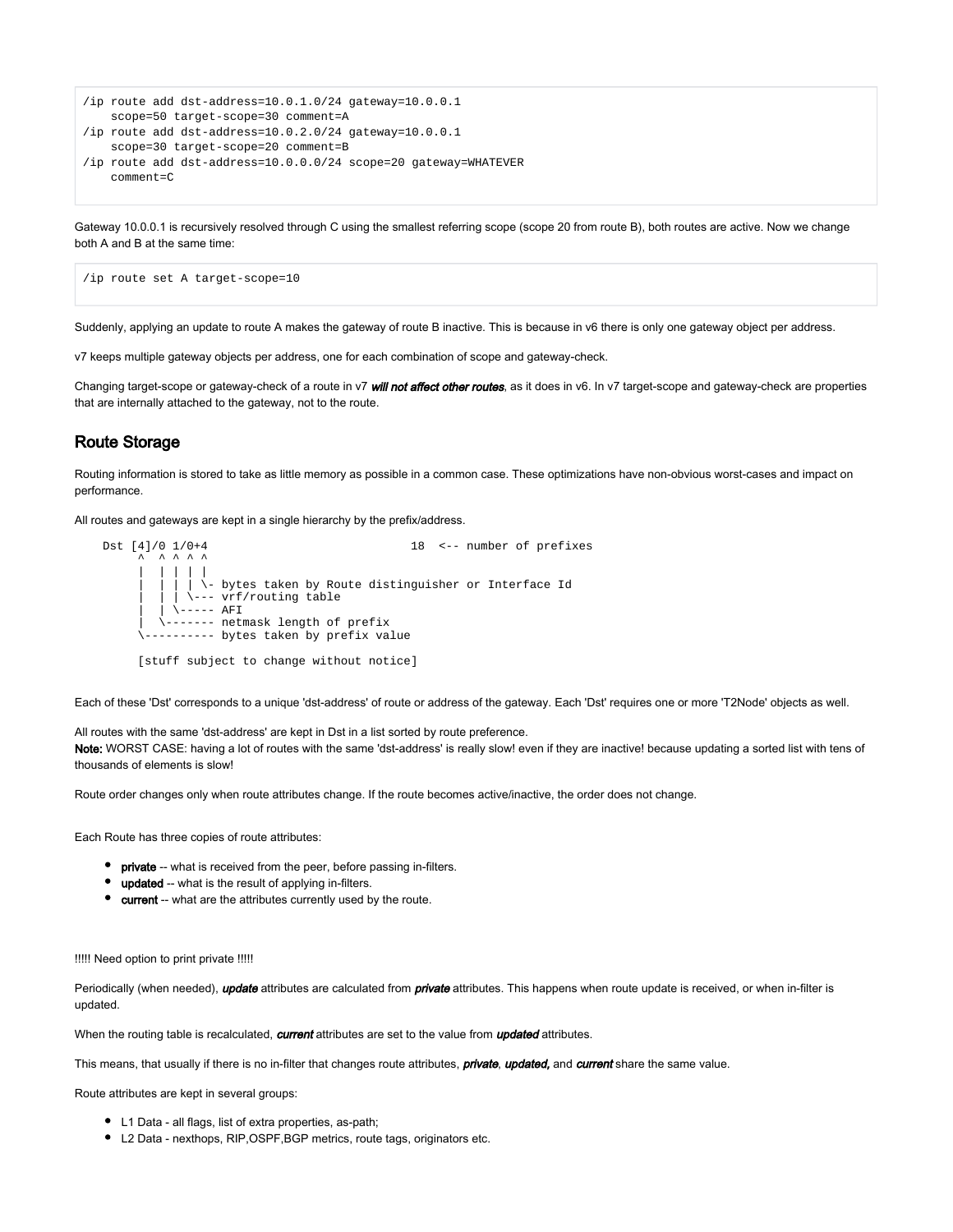- L3 Data distance, ٠ scope, kernel type, MPLS stuff
- extra properties communities, originator, aggregator-id, cluster-list, unknown

Having for example many different combinations of *dist* ance and scope route attributes will use more memory!

Matching communities or aspath using regexp will cache the result, to speed up filtering. Each as-path or community value has a cache for all regexp, which is filled on-demand with match results. Note: WORST CASE: changing attributes in 'infilter' will make the route program use more memory! Because 'private' and 'updated' attributes will be different! Having a lot of different regexps will make matching slow and use a lot of memory! Because each value will have a cache with thousands of entries!

Detailed info about used memory by routing protocols can be seen in /routing stats memory menu

### <span id="page-6-0"></span>Forwarding Information Base

FIB (Forwarding Information Base) contains a copy of the information that is necessary for packet forwarding:

- all active routes
- policy routing rules

Each route has dst-address property, that specifies all destination addresses this route can be used for. If there are several routes that apply to a particular IP address, the most specific one (with the largest netmask) is used. This operation (finding the most specific route that matches the given address) is called ''routing table lookup''.

Only one Best route can be used for packet forwarding. In cases where the routing table contains several routes with the same dst-address, all equally best routes are combined into one [ECMP](https://help.mikrotik.com/docs/display/ROS/How+Packets+Are+Routed#HowPacketsAreRouted-Multipath(ECMP)routes) route. The best route is installed into FIB and marked as "active".

When forwarding decision uses additional information, such as the source address of the packet, it is called policy routing. Policy routing is implemented as a list of policy routing rules, that select different routing tables based on destination address, source address, source interface, and routing mark (can be changed by firewall mangle rules) of the packet.

### <span id="page-6-1"></span>Routing table lookup

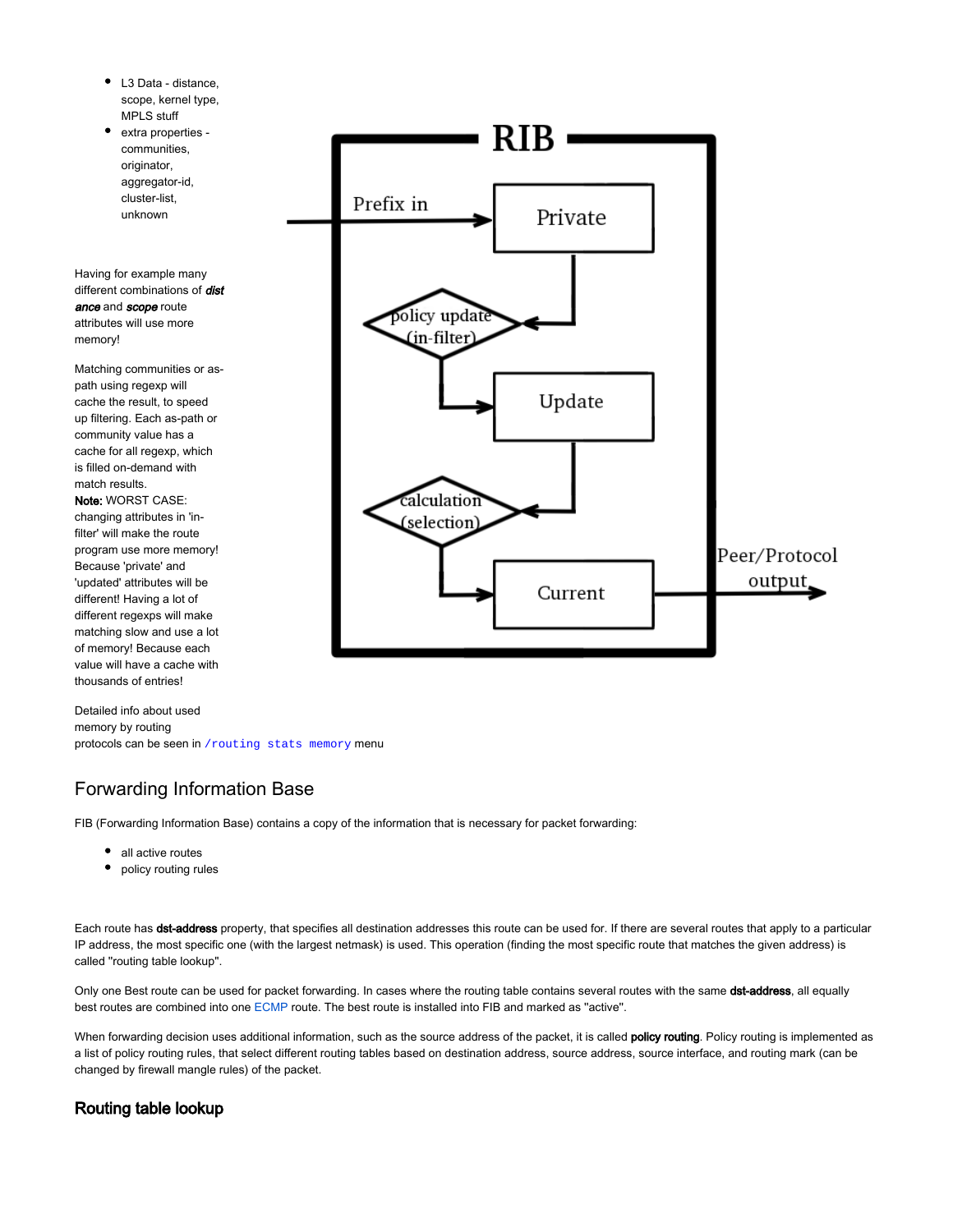

FIB uses the following information from the packet to determine its destination:

- $\bullet$ source address
- destination address
- source interface
- ٠ routing mark

Possible routing decisions are:

- receive packet locally
- discard the packet (either silently or by sending an ICMP message to the sender of the packet)
- send the packet to a specific IP address on a specific interface

Run routing decision:

- check that packet has to be locally delivered (the destination address is the address of the router)
- process implicit policy routing rules
- process policy routing rules added by a user
- process implicit catch-all rule that looks up destination in the "main" routing table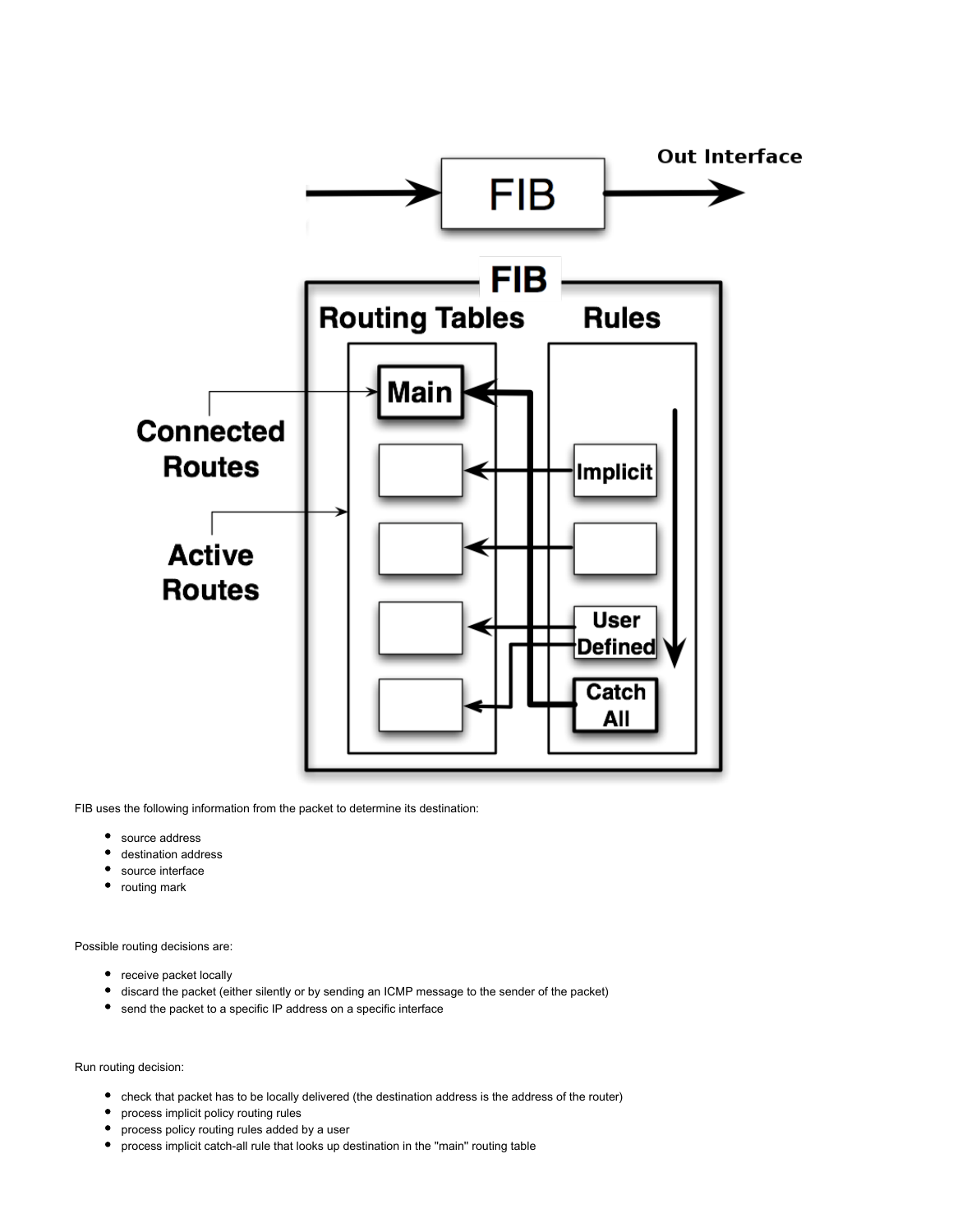• the returned result is "network unreachable"

The result of the routing decision can be:

- IP address of nexthop + interface
- point-to-point interface
- $\bullet$  local delivery
- discard
- ICMP prohibited
- ICMP host unreachable
- ICMP network unreachable

Rules that do not match the current packet are ignored. If a rule has action:

- **drop** or unreachable, then it is returned as a result of the routing decision process.
- **obly** then the destination address of the packet is looked up in the routing table that is specified in the rule. If the lookup fails (there is no route that matches the destination address of the packet), then FIB proceeds to the next rule.
- **lookup-only** similar to lookup except that lookup fails if none of the routes in the table matches the packet.

Otherwise:

- if the type of the route is blackhole, prohibit, or unreachable, then return this action as the routing decision result;
- if this is a connected route or route with an interface as the gateway value, then return this interface and the destination address of the packet as the routing decision result;
- if this route has an IP address as the value of gateway, then return this address and associated interface as the routing decision result;
- if this route has multiple values of nexthop, then pick one of them in round-robin fashion.

# <span id="page-8-0"></span>Show Routes

In RouterOS you have three menus to see the current state of routes in the routing table:

- $\bullet$  /ip route list IPv4 routes and basic properties
- /ipv6 route list IPv6 routes and basic properties
- /routing route list all routes with extended properties

 $(i)$  /routing route menu currently is read-only. To add or remove routes/ip(ipv6) route menus should be used.

Example output